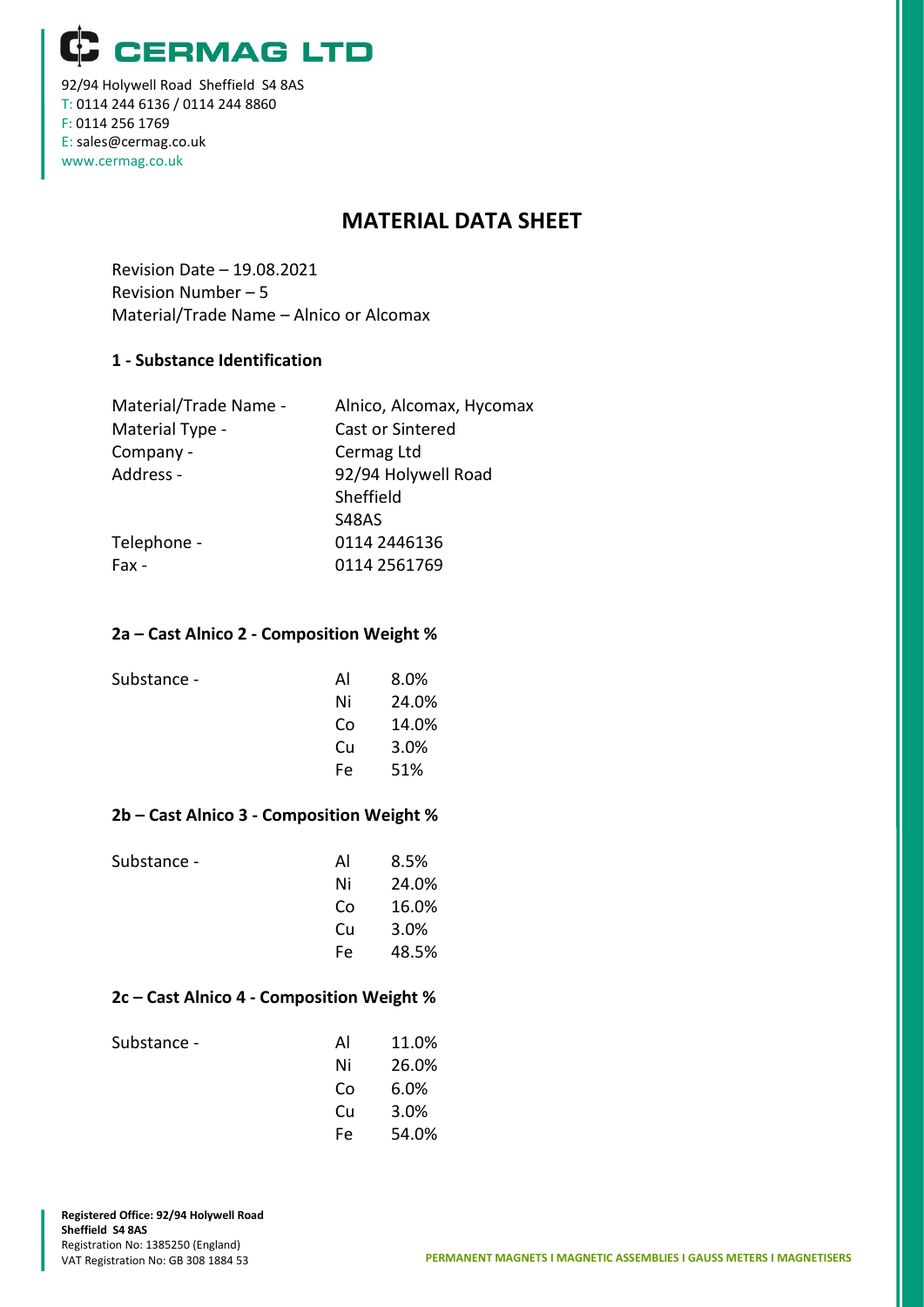**CERMAG LTD** 92/94 Holywell Road Sheffield S4 8AS T: 0114 244 6136 / 0114 244 8860 F: 0114 256 1769 E: sales@cermag.co.uk www.cermag.co.uk

#### **2c – Cast Alnico 5 - Composition Weight %**

| Substance - | AI  | 7.8%  |
|-------------|-----|-------|
|             | Ni  | 14.0% |
|             | Co  | 24.5% |
|             | Cи  | 3.0%  |
|             | Fe. | 50.7% |

#### **2e – Cast Alnico 6 - Composition Weight %**

| Substance - | Al  | 8.0%  |
|-------------|-----|-------|
|             | Ni  | 14.2% |
|             | Co  | 24.5% |
|             | Cu  | 3.0%  |
|             | Τi  | 1.5%  |
|             | Fe. | 48.8% |
|             |     |       |

#### **2f – Cast Alnico 8 - Composition Weight %**

| Substance - | Al | 5.6%  |
|-------------|----|-------|
|             | Ni | 20.0% |
|             | Co | 33.5% |
|             | Cu | 3.0%  |
|             | Τi | 7.8%  |
|             | Fe | 30.1% |
|             |    |       |

## **2g – Sintered Alnico 8 - Composition Weight %**

| Substance - | Al | 5.6%  |
|-------------|----|-------|
|             | Ni | 20.0% |
|             | Co | 33.5% |
|             | Cu | 3.0%  |
|             | Τi | 7.8%  |
|             | Fe | 30.1% |
|             |    |       |

#### **3 – REACH**

Alnico / Alcomax materials contain no SVHC (Substances of Very High Concern) either in ingredients or in preparation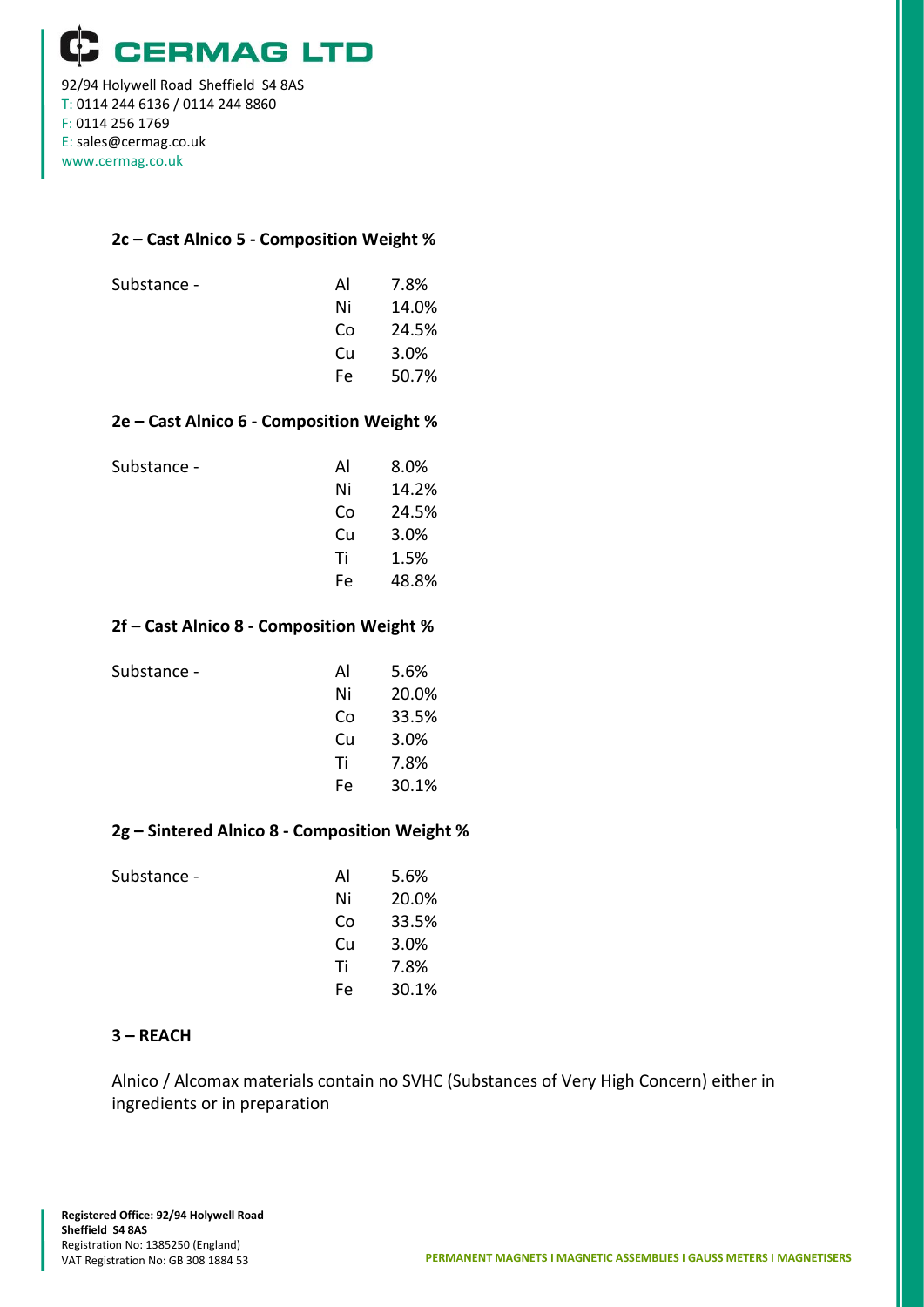

92/94 Holywell Road Sheffield S4 8AS T: 0114 244 6136 / 0114 244 8860 F: 0114 256 1769 E: sales@cermag.co.uk www.cermag.co.uk

# **4 – Hazard Identification**

Alnico or Alcomax is not listed in EH40 Occupational Exposure Limits or other listings of hazardous or toxic materials.

The handling of Alnico / Alcomax Magnets in the clean unmagnetised state causes no hazards to health. Hazards arise when they are ground or magnetised Fine powders and grinding slurry may cause irritation to eyes, skin & respiratory systems. Only trained personnel should handle magnetised magnets.

Food & drink should be prohibited in the vicinity of the machining and linishing operation.

Flash Point - None

## **5 – First Aid Measures**

| Inhalation - | Remove to fresh air area<br>Inform first aider                                |
|--------------|-------------------------------------------------------------------------------|
| Eyes -       | Flush dust from eyes with water<br>Inform first aider                         |
| Skin -       | Wash with soap & water<br>Inform first aider                                  |
| Ingestion -  | Give plenty of water to drink<br>Do not induce vomiting<br>Inform first aider |

#### **6 – Fire Prevention**

Non Combustible

# **7 – Handling & Storage of Magnetised Products**

Due care should be taken when handling fully magnetised material as physical injury may occur through entrapment of body parts caused by the inadvertent attraction of magnetised material to other similar or ferro-magnetic material.

Close proximity to the magnetic field from magnetised material may effect the operation of heart pacemakers.

#### **8a – Properties (Magnetic)**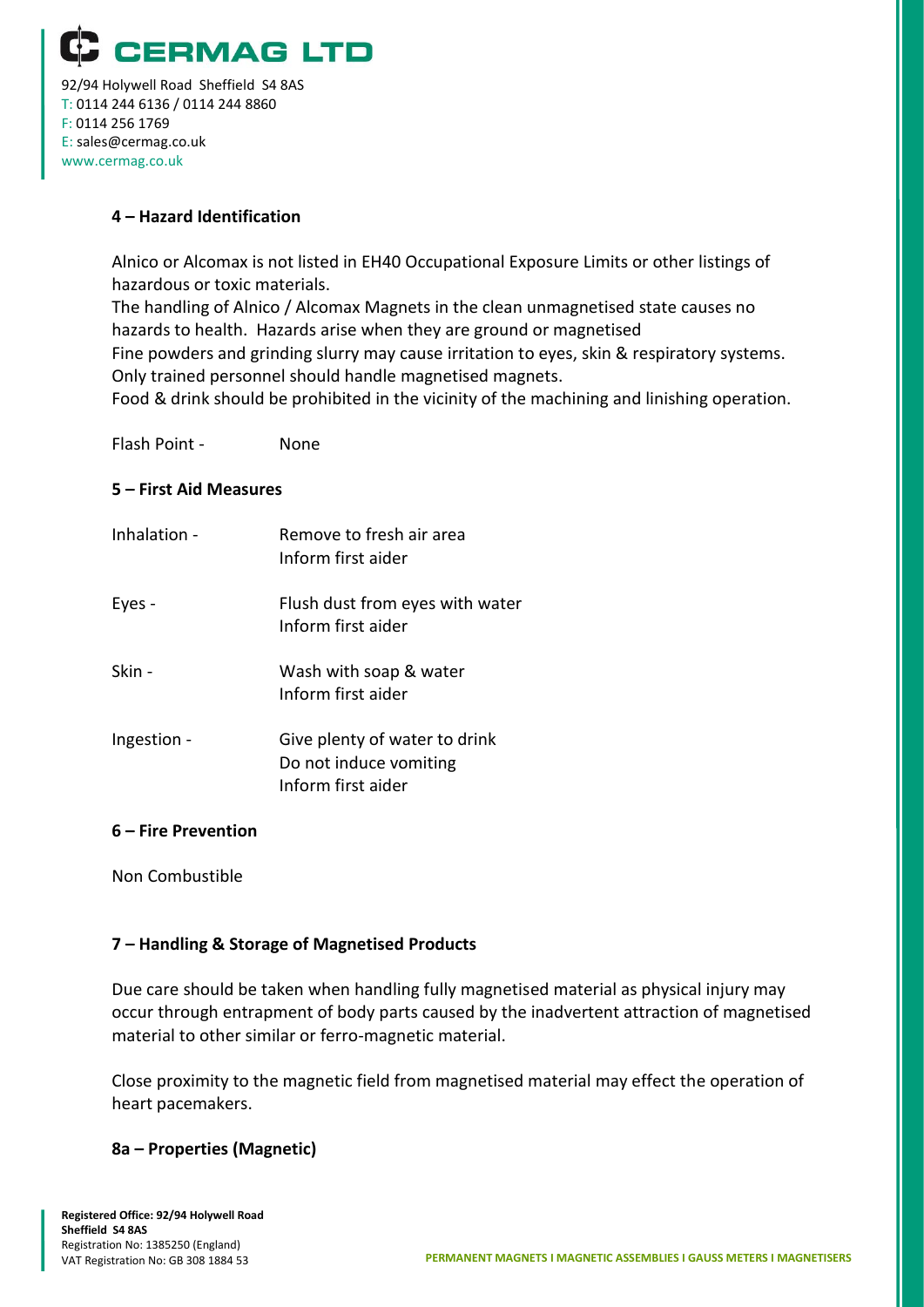**CERMAG LTD** 92/94 Holywell Road Sheffield S4 8AS T: 0114 244 6136 / 0114 244 8860

F: 0114 256 1769 E: sales@cermag.co.uk www.cermag.co.uk

## **Cast Alnico**

|          | Br      | <b>bHc</b> | iHc       | <b>BH Max</b> | Magnetising |
|----------|---------|------------|-----------|---------------|-------------|
|          | (Gauss) | (Oersted)  | (Oersted) | (MGO)         | Force       |
|          |         |            |           |               | (Oersted)   |
| AINiCo 2 | 7,200   | 500        | 525       | 1.55          | 3,000       |
| AINiCo 3 | 7,000   | 475        | 500       | 1.4           | 2,000       |
| AINiCo 4 | 5,500   | 720        | 750       | 1.35          | 2,000       |
| AINiCo 5 | 12,600  | 650        | 663       | 5.4           | 3,000       |
| AINiCo 6 | 11,500  | 750        | 750       | 4.5           | 3,000       |
| AINiCo 8 | 9,000   | 1,600      | 1,625     | 5.6           | 6,250       |
| AINiCo 9 | 11,000  | 1,500      | 1,580     | 10.5          | 8,000       |

#### **Sintered Alnico**

|          | Br      | <b>bHc</b> | <b>iHc</b> | <b>BH Max</b> | <b>Magnetising</b> |
|----------|---------|------------|------------|---------------|--------------------|
|          | (Gauss) | (Oersted)  | (Oersted)  | (MGO)         | Force              |
|          |         |            |            |               | (Oersted)          |
| AINiCo 2 | 7,000   | 600        | 600        | 1.6           | 3,000              |
| AINiCo 3 | 7,000   | 475        | 500        | 1.4           | 2,000              |
| AINiCo 4 | 5,500   | 720        | 750        | 1.35          | 2,000              |
| AINiCo 5 | 12,500  | 650        | 663        | 5.4           | 3,000              |
| AINiCo 6 | 10,000  | 720        | 750        | 3.5           | 3,000              |
| AINICo 8 | 8,000   | 1,380      | 1,400      | 4.75          | 6,250              |
| AINiCo 9 | 11,000  | 1,500      | 1,580      | 10.5          | 8,000              |

#### **8b – Properties (Thermal)**

|          | <b>Reversible Temperature</b><br><b>Coefficient of Br</b><br>(%change/°C) | <b>Curie Temperature</b><br>(°C) | <b>Maximum Working</b><br>Temp (°C) |
|----------|---------------------------------------------------------------------------|----------------------------------|-------------------------------------|
| AlNiCo 2 | $-0.02$                                                                   | 810                              | 450                                 |
| AINiCo 5 | $-0.015$                                                                  | 860                              | 525                                 |
| AINiCo 6 | $-0.015$                                                                  | 860                              | 525                                 |
| AlNiCo 8 | $-0.015$                                                                  | 860                              | 550                                 |

#### **8c – Properties (Physical)**

|          | Density<br>(g/cm <sup>3</sup> ) | <b>Tensile</b><br><b>Strength</b><br>(PSI) | <b>Modulus of</b><br>elasticity<br>(PSI) | <b>Hardness</b><br>(Rockwell) | <b>Coefficient</b><br>of thermal<br>expansion<br>$(10^{-6} \text{per}^{\circ}\text{C})$ | <b>Electrical</b><br><b>Resistivity at</b><br>$20^{\circ}$ C<br>(Ohm-cm x<br>$10^{-6}$ |
|----------|---------------------------------|--------------------------------------------|------------------------------------------|-------------------------------|-----------------------------------------------------------------------------------------|----------------------------------------------------------------------------------------|
| AlNiCo 2 | 7.0                             | 3000                                       | 7000                                     | 45                            | 12.4                                                                                    | 65                                                                                     |
| AINiCo 5 | 7.3                             | 5400                                       | 10500                                    | 50                            | 11.4                                                                                    | 47                                                                                     |
| AINiCo 6 | 7.3                             | 23000                                      | 45000                                    | 50                            | 11.4                                                                                    | 50                                                                                     |